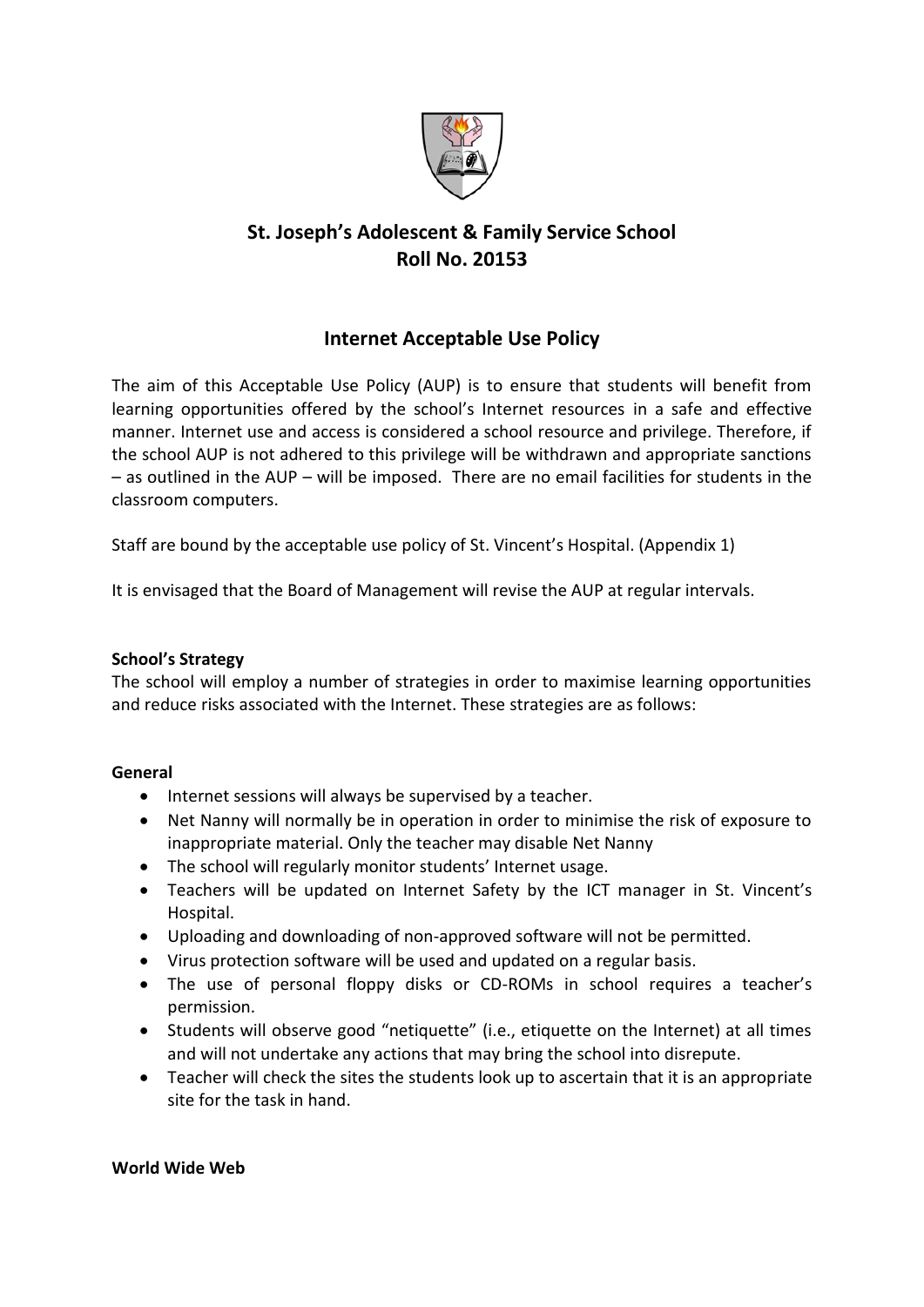Students will not visit Internet sites that contain obscene, illegal, hateful or otherwise objectionable materials.

- Students will use the Internet for educational purposes only.
- Students will be familiar with copyright issues relating to online learning.
- Students will never disclose or publicise personal information.
- Students will be aware that any usage, including distributing or receiving information, school-related or personal, may be monitored for unusual activity, security and/or network management reasons.

### **Internet Chat**

- Students will only have access to chat rooms, discussion forums or other electronic communication forums that have been approved by the school.
- Chat rooms, discussion forums and other electronic communication forums will only be used for educational purposes and will always be supervised.
- Usernames will be used to avoid disclosure of identity.
- Face-to-face meetings with someone organised via Internet chat will be forbidden.

### **Legislation**

Information on the following legislation relating to use of the Internet, which teachers, students and parents should familiarise, themselves with will be available in the school:

- Data Protection (Amendment) Act 2003
- Child Trafficking and Pornography Act 1998
- Interception Act 1993
- Video Recordings Act 1989
- The Data Protection Act 1988

#### **Sanctions**

Misuse of the Internet may result in disciplinary action, including written warnings, withdrawal of access privileges and, in extreme cases, suspension or expulsion. The school also reserves the right to report any illegal activities to the appropriate authorities.

Policy completed: 14th November 2005

Ratified by Board of Management:

Signature of Chairperson: Date: Date:

Review Date: January 2007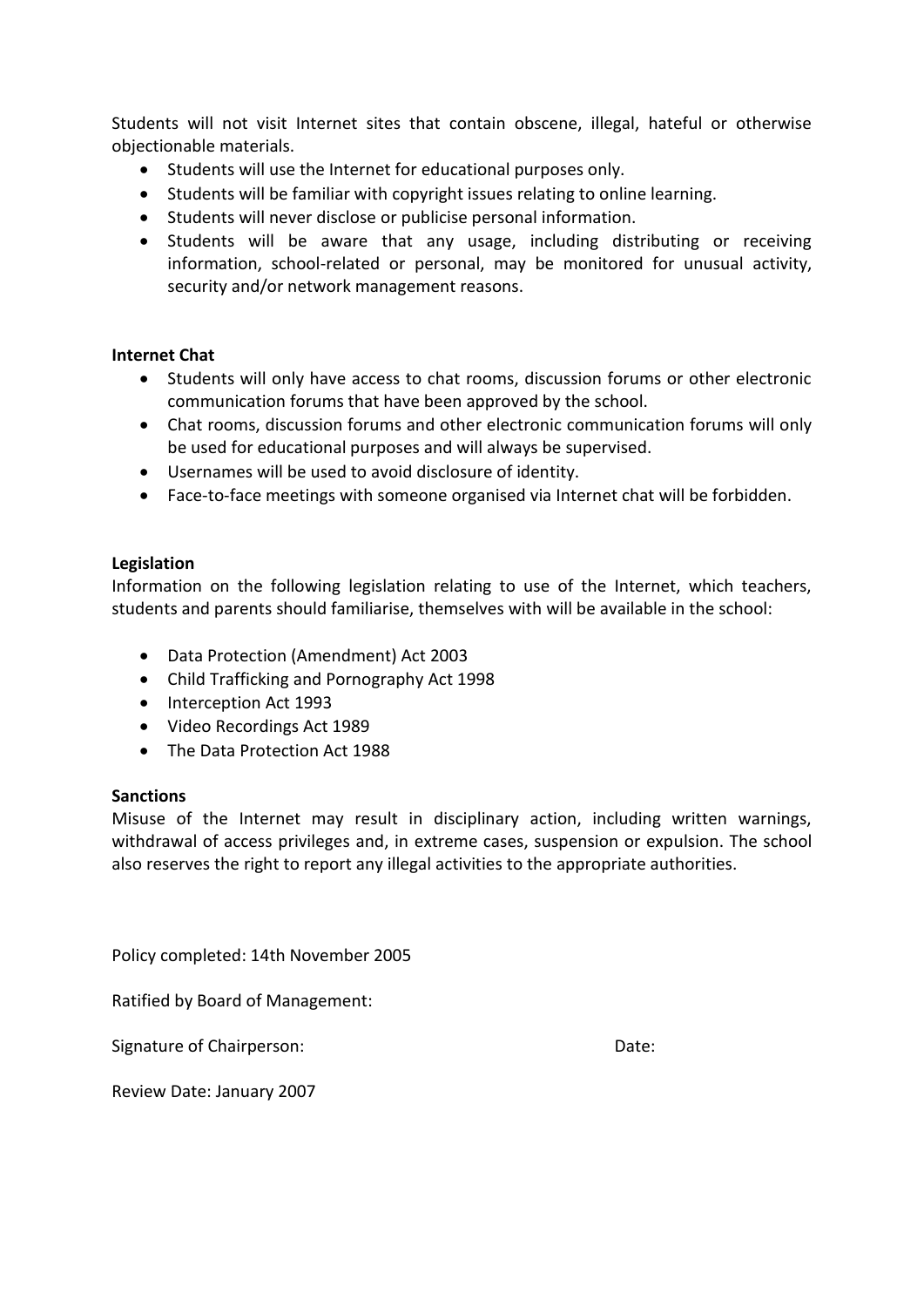Dear Parent/Guardian,

### **Re: Internet Permission Form**

As part of the school's education programme we offer students supervised access to the Internet. This allows students to access to a large array of online educational resources that we believe can greatly enhance their learning experience.

However, access to and use of the Internet requires responsibility on the part of the user and the school. These responsibilities are outlined in the school's Acceptable Use Policy (enclosed). It is important that this enclosed document is read carefully, signed by a parent or guardian and returned to the school.

Although the school takes active steps to promote safe use of the Internet, it recognises the possibility that students may accidentally or deliberately access inappropriate or objectionable material.

The school respects each family's right to decide whether or not to allow their children access to the Internet as defined by the school's Acceptable Use Policy.

Having read the terms of our school's Acceptable Use Policy, you may like to take a moment to consider how the Internet is used in your own home, and see if there is any way you could make it safer for your own family.

Yours sincerely

School Principal

\_\_\_\_\_\_\_\_\_\_\_\_\_\_\_\_\_\_\_\_\_\_\_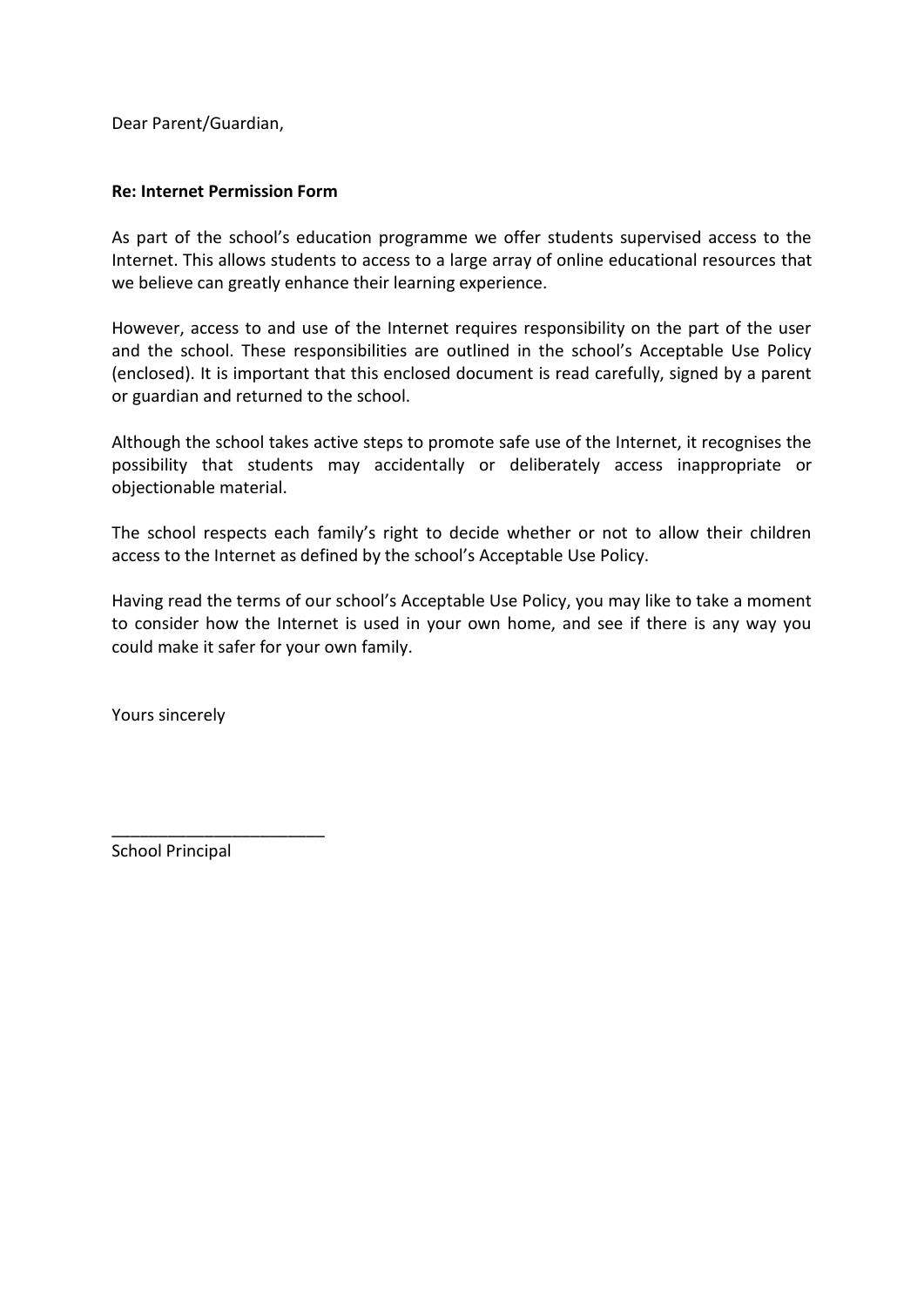**Permission to use the Internet Form**

**Please review the attached school Internet Acceptable Use Policy, sign and return this permission form to the Principal.**

Name of student:

#### **Student**

I agree to follow the school's Acceptable Use Policy on the use of the Internet. I will use the Internet in a responsible way and follow all the rules explained to me by the school.

Student's Signature: \_\_\_\_\_\_\_\_\_\_\_\_\_\_\_\_\_\_\_\_\_\_\_\_\_\_ Date: \_\_\_\_\_\_\_\_\_\_\_\_\_\_\_\_\_\_\_

#### **Parent/Guardian**

As the parent or legal guardian of the above student, I have read the Acceptable Use Policy and grant permission for my son or daughter or the young person in my care to access the Internet. I understand that Internet access is intended for educational purposes. I also understand that every reasonable precaution has been taken by the school to provide for online safety but the school cannot be held responsible if students access unsuitable websites. I accept these conditions.

Signature: etc. and the set of the set of the set of the Date:  $\Box$ 

Address: \_\_\_\_\_\_\_\_\_\_\_\_\_\_\_\_\_\_\_\_\_\_\_\_\_\_\_\_\_\_ Telephone: \_\_\_\_\_\_\_\_\_\_\_\_\_\_\_

\_\_\_\_\_\_\_\_\_\_\_\_\_\_\_\_\_\_\_\_\_\_\_\_\_\_\_\_\_\_